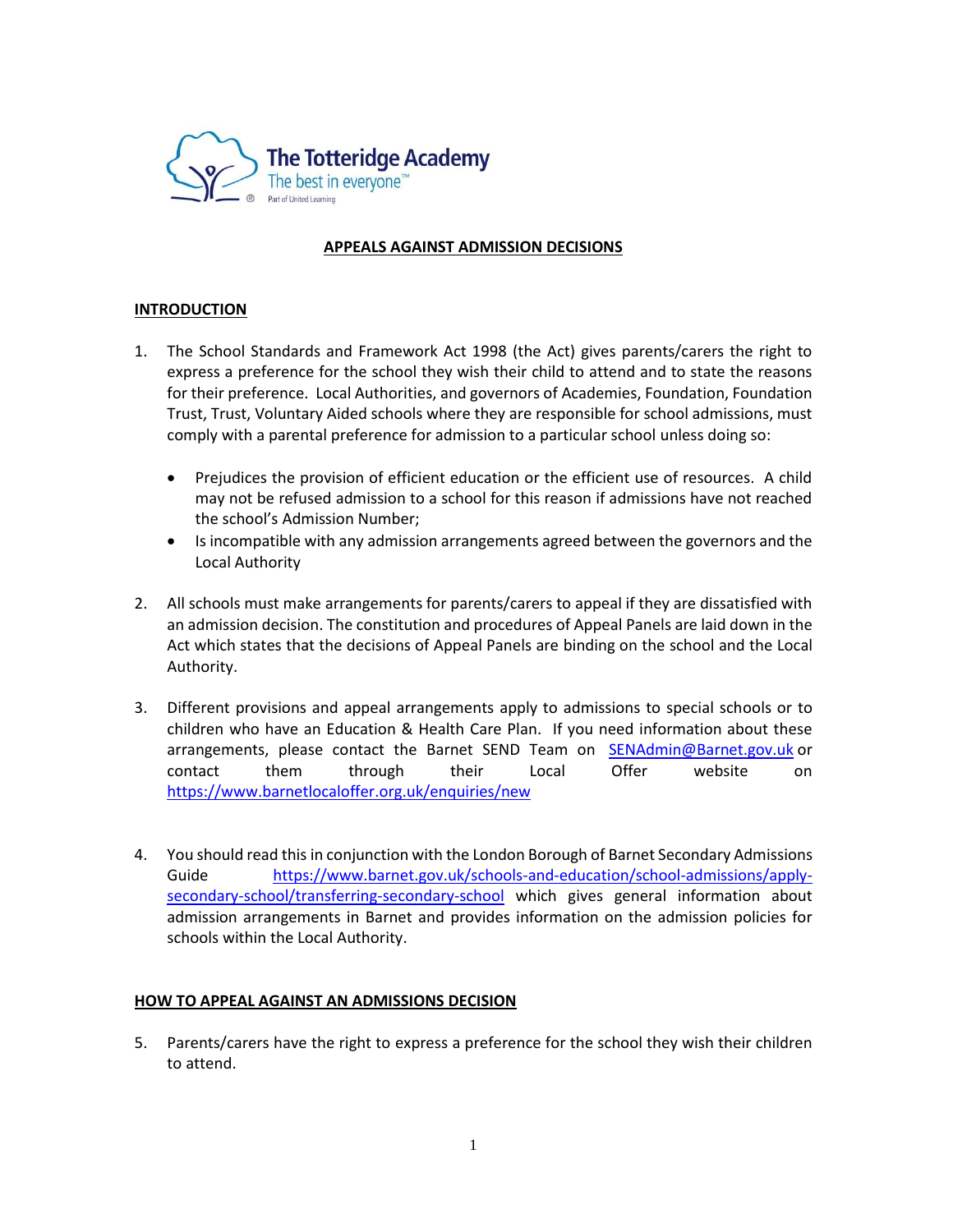Parents/carers can indicate preferences for more than one school and place them in an order of priority, if they so wish. Where parents express a number of preferences in priority order, it is London Borough of Barnet's policy to try to offer to parents not granted their first preference, an alternative that they accept, unless they are already attending a school.

- 6. If you are dissatisfied with The Totteridge Academy's final decision you can appeal against the decision to an Appeal Panel. The timescales for appeals to be heard are as follows:
	- For applications made in the normal admissions round appeals must be heard within 40 school days of the deadline for lodging appeals.
	- For late applications appeals should be heard within 40 school days from the deadline for lodging appeals where possible or within 30 school days of the appeal being lodged.
	- For applications for in-year admissions appeals must be heard within 30 school days of the appeal being lodged.
- 7. When The Totteridge Academy's final decision has been taken, you are told why your preference cannot be agreed, and are normally given at least 20 days in which to appeal. An appeal form is provided to help you make an appeal. If you wish to appeal, you should complete the attached form and send it to **[admissions@tta.org.uk.](mailto:admissions@tta.org.uk)** The appeal form gives you the chance to state the reasons/grounds why you wish your child to attend the Academy.

If you wish to provide any documents to support your case, copies should be attached to the appeal form before sending it to the Admissions Officer. If these documents are not available at the time, copies must be provided to the Clerk to the Appeal Panel by the date provided in the notification letter sent out by the Clerk to the Appeal Panel. Information or evidence not submitted by that date might not be considered at the appeal. An Appeal Panel makes the decision whether any evidence not submitted by the date is to be considered, taking into account its significance and the effect of a possible need to adjourn the hearing.

Copies of your appeal form and any documents will be made available to the Appeal Panel members and to the Officer who will be presenting The Totteridge Academy's case at the appeal hearing.

- 8. The Totteridge Academy will refer your appeal to LB Barnet Governance Service who deal with school admission appeals for the Academy and who will arrange for your appeal to be considered by an Independent Appeal Panel. The timescales for appeals to be heard are as follows:
	- For applications made in the normal admissions round appeals must be heard within 40 school days of the deadline for lodging appeals.
	- For late applications appeals should be heard within 40 school days from the deadline for lodging appeals where possible or within 30 school days of the appeal being lodged.
	- For applications for in-year admissions appeals must be heard within 30 school days of the appeal being lodged.

You will normally be given at least 10 school days' notice of the date, time and place of the meeting of the Appeal Panel unless you agree to a shorter period of notice, e.g. when the beginning of the new school year is imminent.

The Clerk to the Appeal Panel can advise you on the arrangements for Appeal Panel hearings, including for example, facilities for disabled people.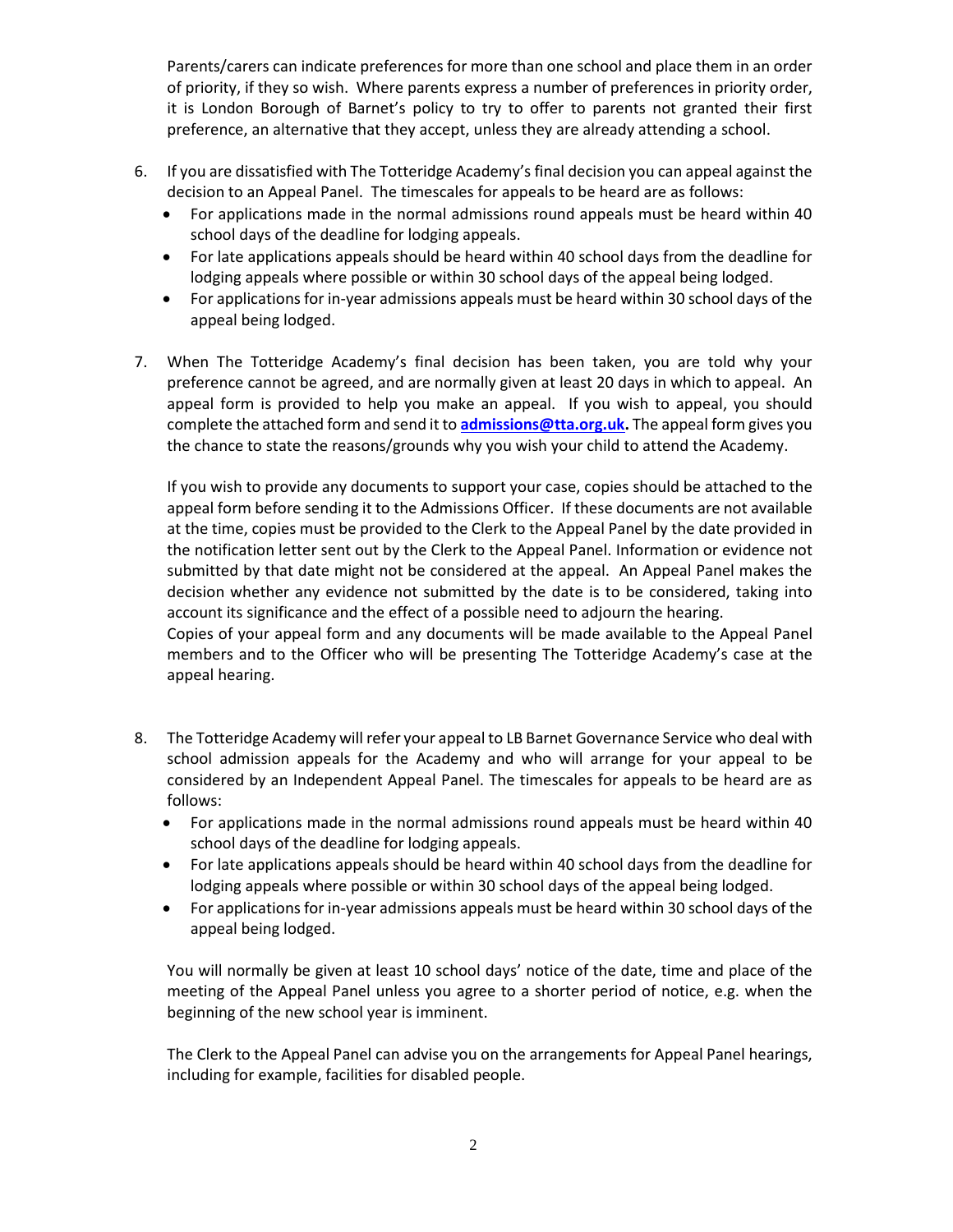- 9. At least seven days before the hearing, you will receive a statement from The Totteridge Academy setting out their case. This will include:
	- How the admission policy has been applied;
	- The reasons for the decision concerning your child;
	- Copies of any information or documents which are to be made available at the Appeal Panel hearing.
- 10. You will be able to appear before the Appeal Panel and make your case, if you wish. You are encouraged to attend wherever possible. An Appeal Panel may also allow you to be accompanied or represented by a friend or otherwise. You may call witnesses. You should notify the Clerk to the Appeal Panel if you are to be accompanied by anyone or if you wish to call witnesses.

If you do not attend, your appeal will be heard in your absence on the basis of the available documentation as long as:-

- You have given notice of your intention not to attend, but you allow the appeal to proceed without you, or
- You do not attend and there are no reasonable grounds for adjourning the hearing to another date.

# **APPEAL PANELS**

- 11. Appeal Panels, which are independent of The Totteridge Academy, must consist of the following persons with at least one from each category:
	- Lay people (someone without personal experience in the management of any school or provision of education in any school - except as a school governor or in another voluntary capacity)
	- People who have experience in education, who are acquainted with educational conditions in the local authority area, or who are parents of registered students at school.

The following people are disqualified from membership of an Appeal Panel:

- A member of the local authority which is the admission authority, or in whose area the school in question is located;
- A member or former member of the governing body of the Academy
- Employed by the local authority or governing body of the Academy in question, other than as a teacher or teaching assistant;
- Any person who has, or at any time has had, any connection with the authority, Academy or any person detailed above which might reasonably be taken to raise doubts about the person's ability to act impartially;
- Any person who has not attended training required by the admission authority.
- 12. The constitution and procedure of Appeal Panels is in accordance with the provisions under Section 94 of the School Standards and Framework Act 1998. The admission authority and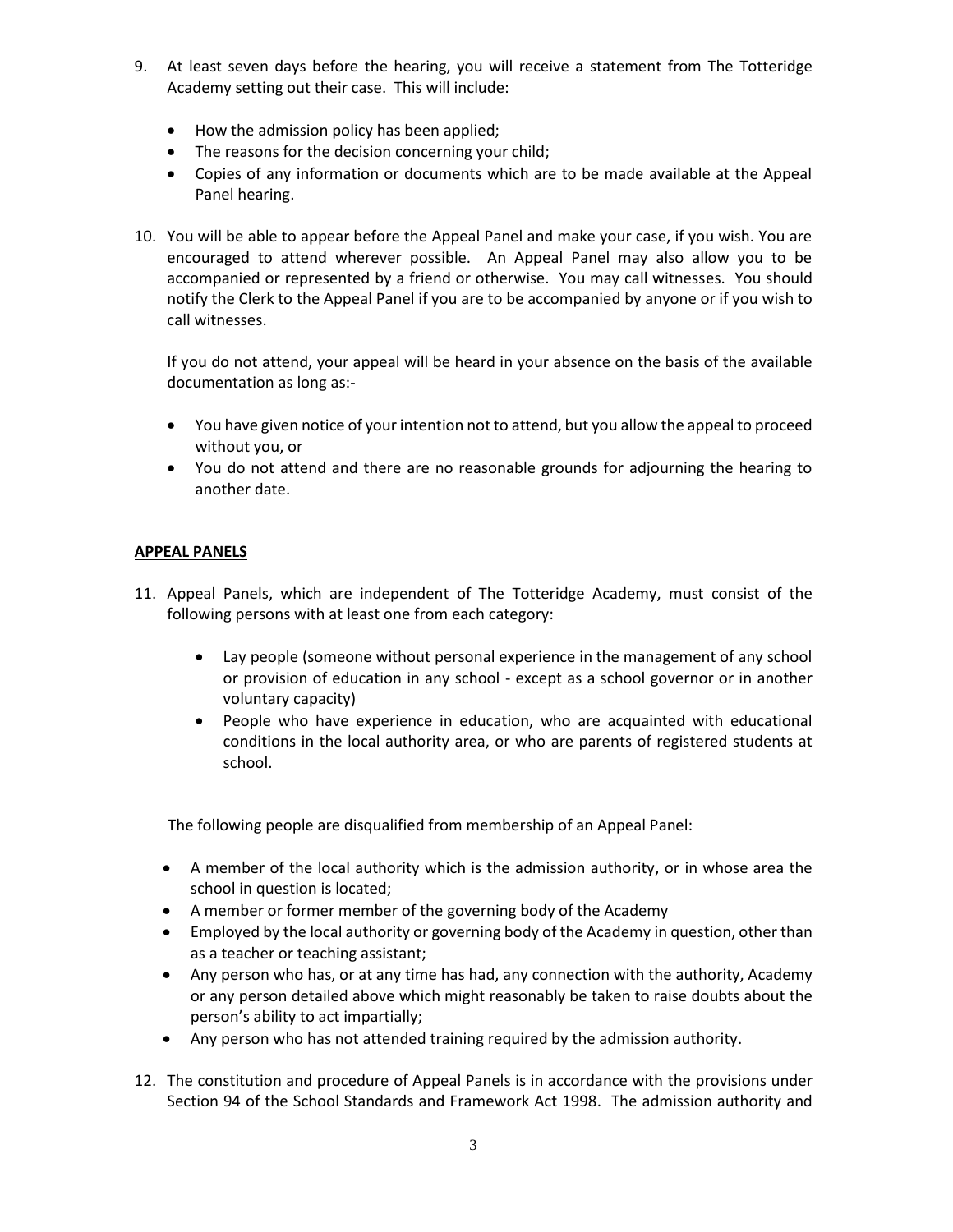appeal panel must act in accordance with the School Admission Appeal Code, the School Admissions Code and the School Admissions (Appeal Arrangements) (England) Regulations 2012, other law relating to admissions and relevant human rights and equalities legislation, for example the Equality Act 2010.

## **HOW APPEAL PANELS REACH A DECISION**

- 15. In considering an appeal, Appeal Panels must consider the following matters in relation to each child that is the subject of an appeal:
	- Whether the admission arrangements (including the LB Barnet's co-ordinated admission arrangements) complied with the mandatory requirements of the School Admissions Code and Part 3 of the School Standards and Framework Act 1998; and
	- Whether the published admission arrangements were correctly and impartially applied in the case in question.
- 16. In reaching a decision, Appeal Panels will follow a two-stage process:

#### Stage 1

It is for The Totteridge Academy to satisfy the Appeal Panel that your child's admission to the Academy would prejudice the provision of efficient education or the efficient use of resources.

If The Totteridge Academy fails to satisfy the Appeal Panel on this point, the Appeal Panel must allow the appeal and allocate a place to your child at the Academy.

#### Stage 2

If The Totteridge Academy does satisfy the Appeal Panel on the above point then the Panel must balance this against your preference and decide which should prevail.

They will consider the reasons you give for your preference and The Totteridge Academy's published admission arrangements. They will also consider the consequences for The Totteridge Academy of complying with your preference and how serious this would be. The Panel will then balance these conflicting factors and reach a decision.

# **THE PROCEDURE AT THE APPEAL PANEL HEARING**

- 17. At the start of the hearing, the Chairperson of the Appeal Panel will welcome everyone, introduce those present, and explain the procedure. Appeals will be heard in private. However, where the Appeal Panel hears more than one appeal in relation to one school at the same time, The Totteridge Academy may present its general case in the presence of all the parents.
- 18. Both parties will have the opportunity to put their case and, normally, the proceedings will be as follows:-
	- (i) the case for The Totteridge Academy
	- (ii) questioning by the parent & Appeal Panel
	- (iii) the case for the parent
	- (iv) questioning by The Totteridge Academy & Appeal Panel
	- (v) summing up by The Totteridge Academy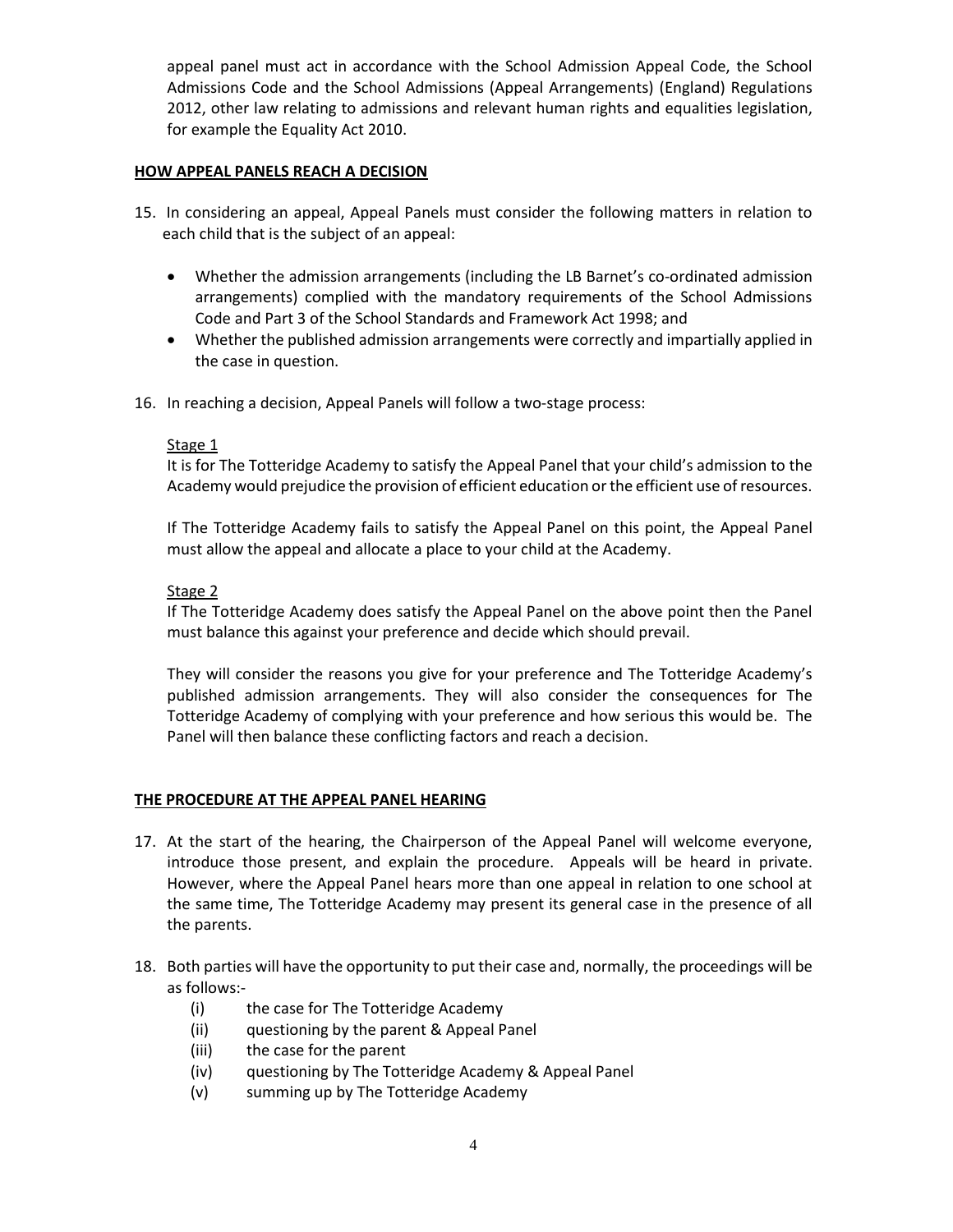- (vi) summing up by the parent.
- 19. Sufficient time will be allowed for each party to put forward its case. The Appeal Panel will ensure that you are given the opportunity to comment on any information obtained from The Totteridge Academy in the course of hearing other appeals where the Panel considers this information will be relevant to its decision.

Neither party attending the hearing will be present alone with the Appeal Panel in the absence of the other.

- 20. Appeal Panels may take into account any other matters they consider relevant and may seek relevant information from any other source. Appeal Panels may call upon Local Authority Officers to provide such information as they may require before reaching their decisions.
- 21. The Clerk will remain in attendance throughout the hearing and may be called upon to give legal or procedural advice to the Appeal Panel during the course of the hearing and when they retire to consider a decision.
- 22. In the event of disagreement between the members of an Appeal Panel, the appeal shall be decided by a simple majority of the votes cast.

# **DECISIONS OF APPEAL PANELS**

- 23. The Clerk will record decisions and will be responsible for telling you and The Totteridge Academy the decisions and the grounds on which it is made, in writing.
- 24. The decision of an Appeal Panel will be binding on the part of all parties. If the decision of an Appeal Panel is not to allow your appeal, The Totteridge Academy may later consider your child for a place at the Academy should a suitable vacancy subsequently occur.
- 25. If you are dissatisfied with the decision of an Appeal Panel you cannot bring a further appeal based on the same facts. However, the Director of Children's Services may allow parents a further appeal if satisfied that there is:
	- a sibling link at The Totteridge Academy which was not there at the time of the original appeal;
	- a change of address which means the home address is significantly closer to The Totteridge Academy or is now in the designated local area of the preferred school;
	- new evidence supported by a letter from a hospital consultant, psychologist, social worker or health visitor, which could not have been introduced at the time of the original appeal hearing.

You should write to the Director of Children's Services, marked for the attention of the Admissions Services Team Leader, Children's Strategic Services with details if the above circumstances apply and a decision will then be taken as to whether grounds for a further appeal exist.

26. We hope that you feel that The Totteridge Academy has acted properly in relation to your Appeal. If you do have any cause for complaint or concern, you may use the Academy's